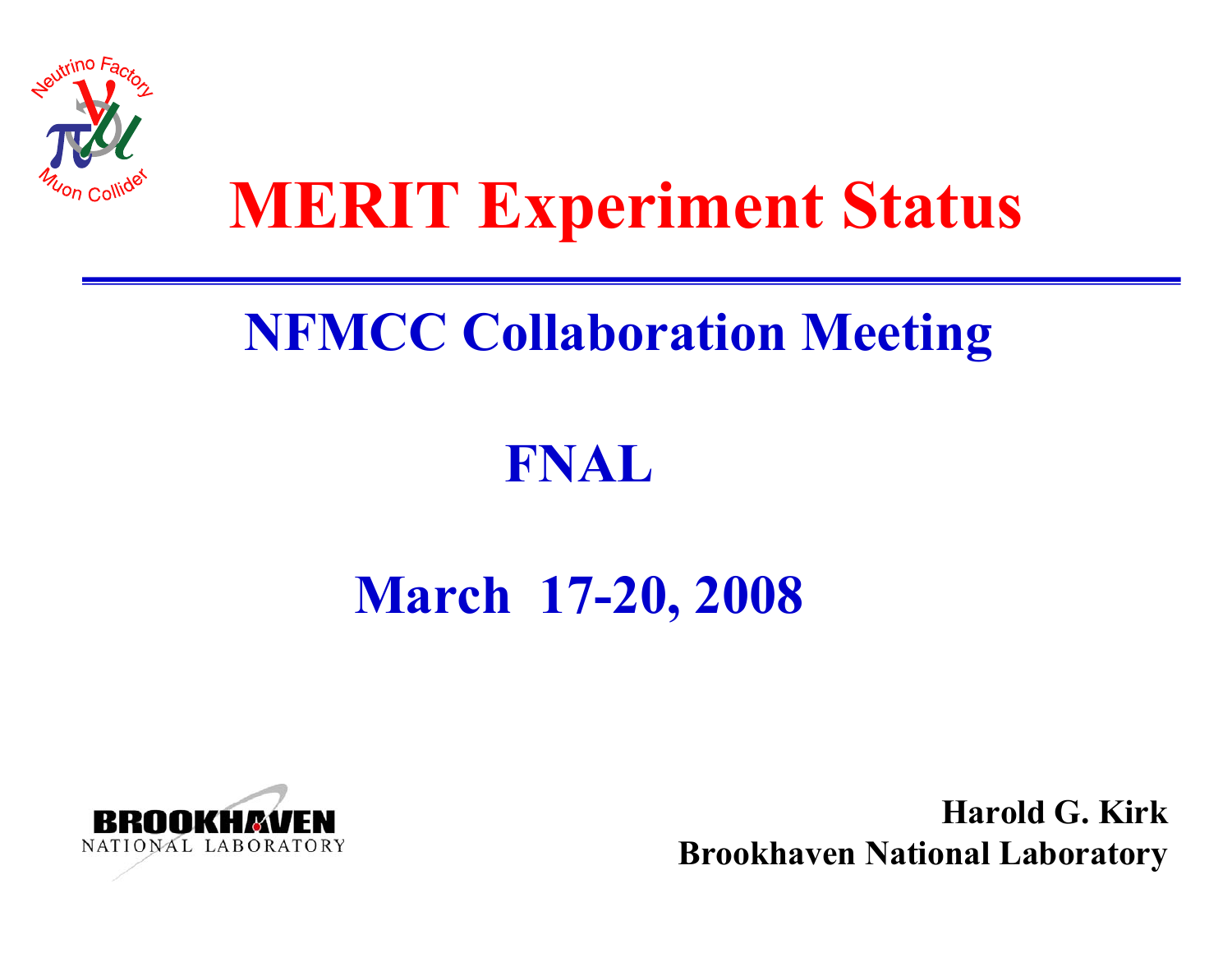

#### **U.S.**

**Brookhaven National Laboratory Fermi National Accelerator Laboratory Oak Ridge National Laboratory PrincetonEurope CERNRutherford Appleton Laboratory**

**NFMCC Mar. 17-20, 2008**

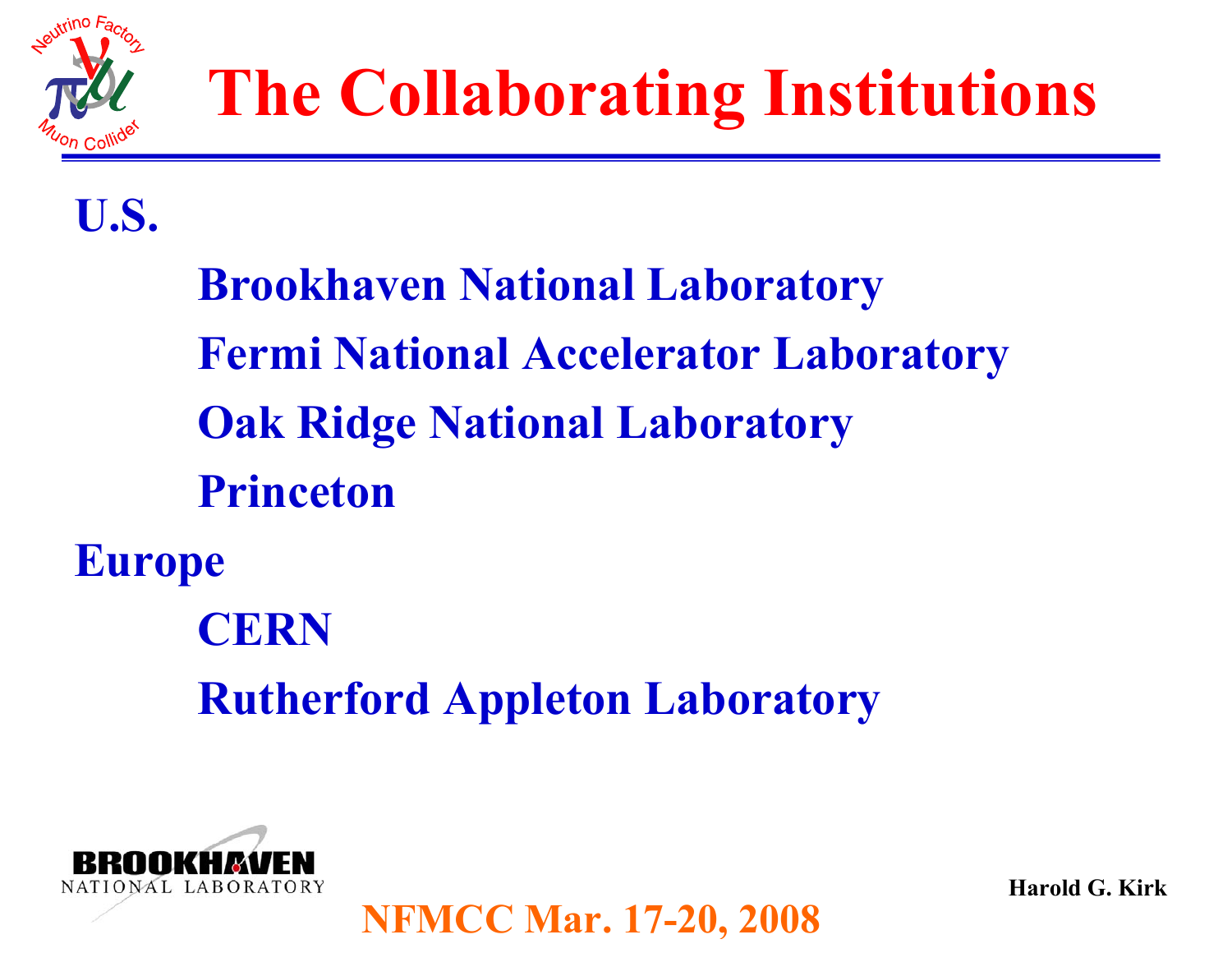



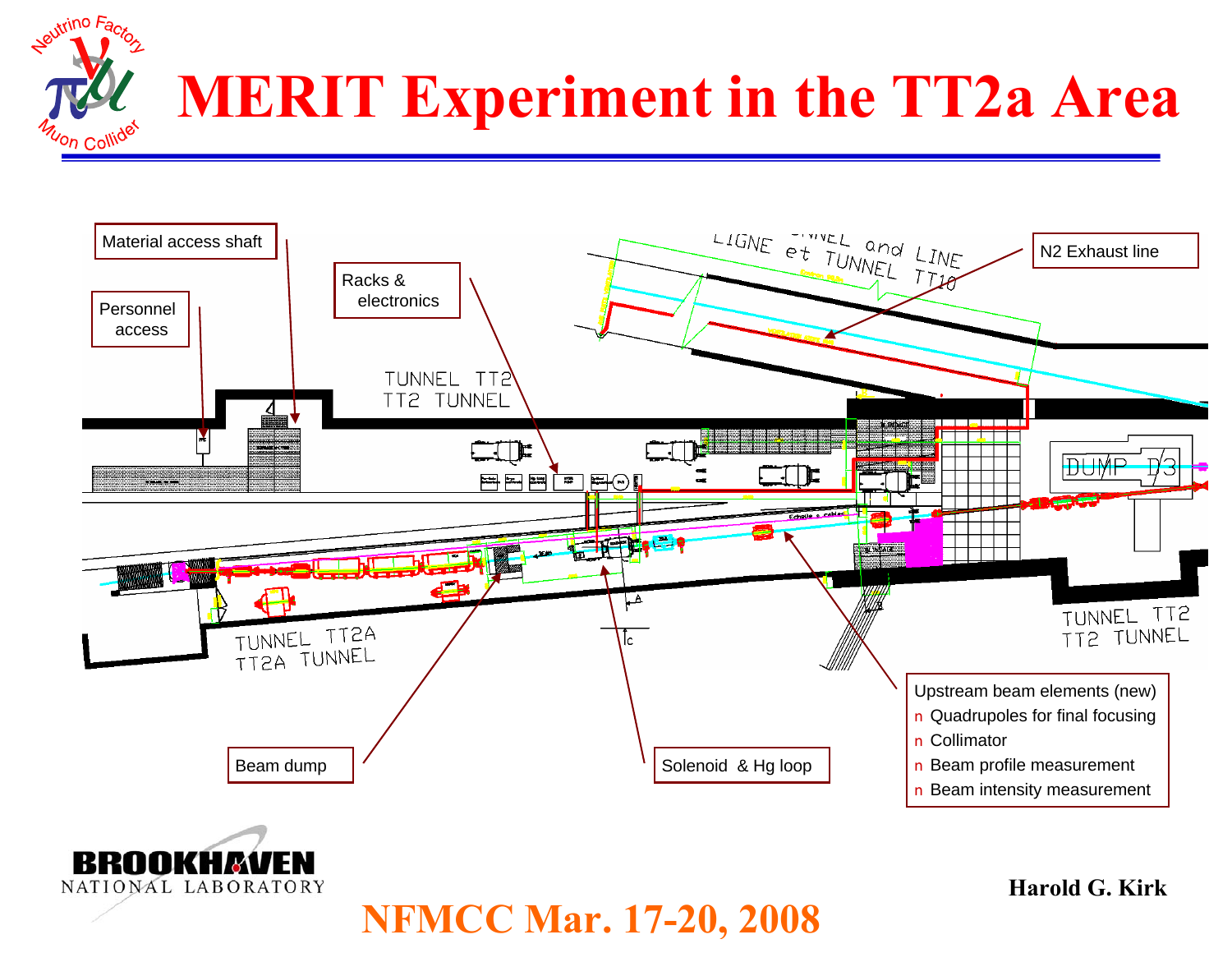

# **The Pump/Probe Detectors**

ACEM (Aluminum Cathode Electron Multiplier) Diamond

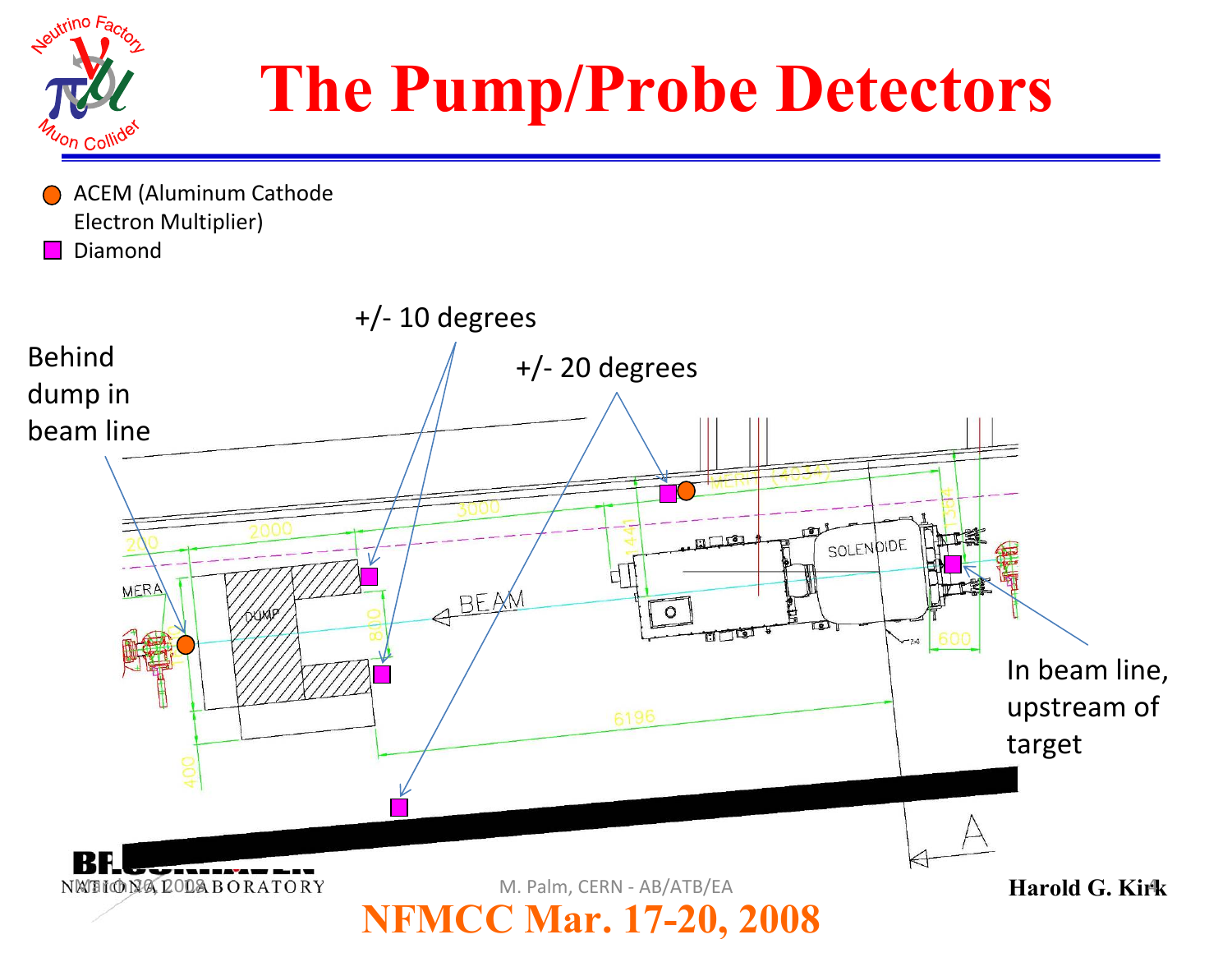## **Sectional view of the MERIT Experiment**

eutrino Facto





**NFMCC Mar. 17-20, 2008**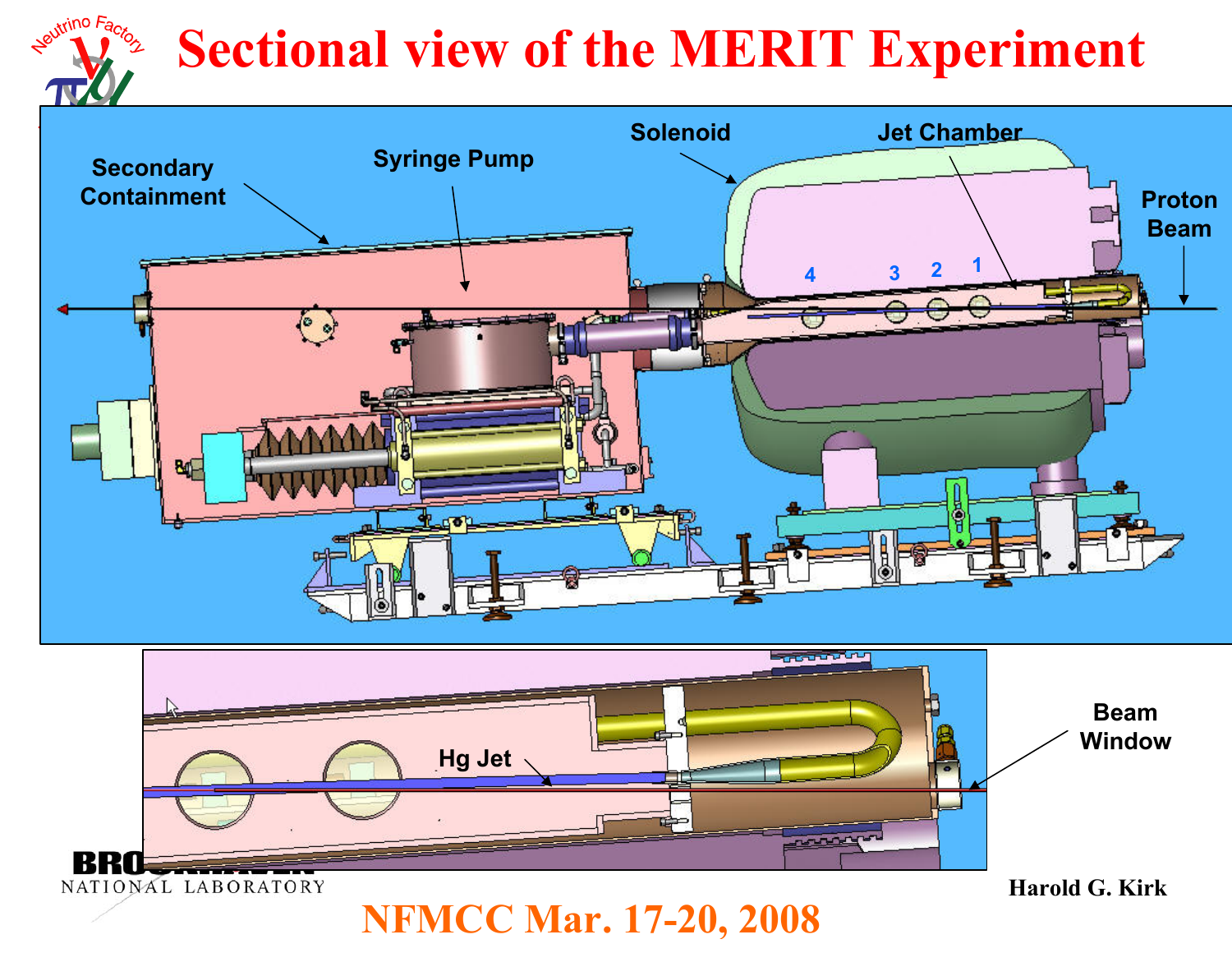

- z **14 and 24 GeV proton beam**
- $\bullet$ **Up to 30 x 1012 protons (TP) per 2.5**μ**s spill**
- z **Proton beam spot with r ≤ 1.5 mm rms**
- z **1cm diameter Hg Jet**
- z **Hg Jet/proton beam off solenoid axis**
	- z **Hg Jet 33 mrad to solenoid axis**
	- z **Proton beam 67 mrad to solenoid axis**

- z **Test 50 Hz operations**
	- z **20 m/s Hg Jet**

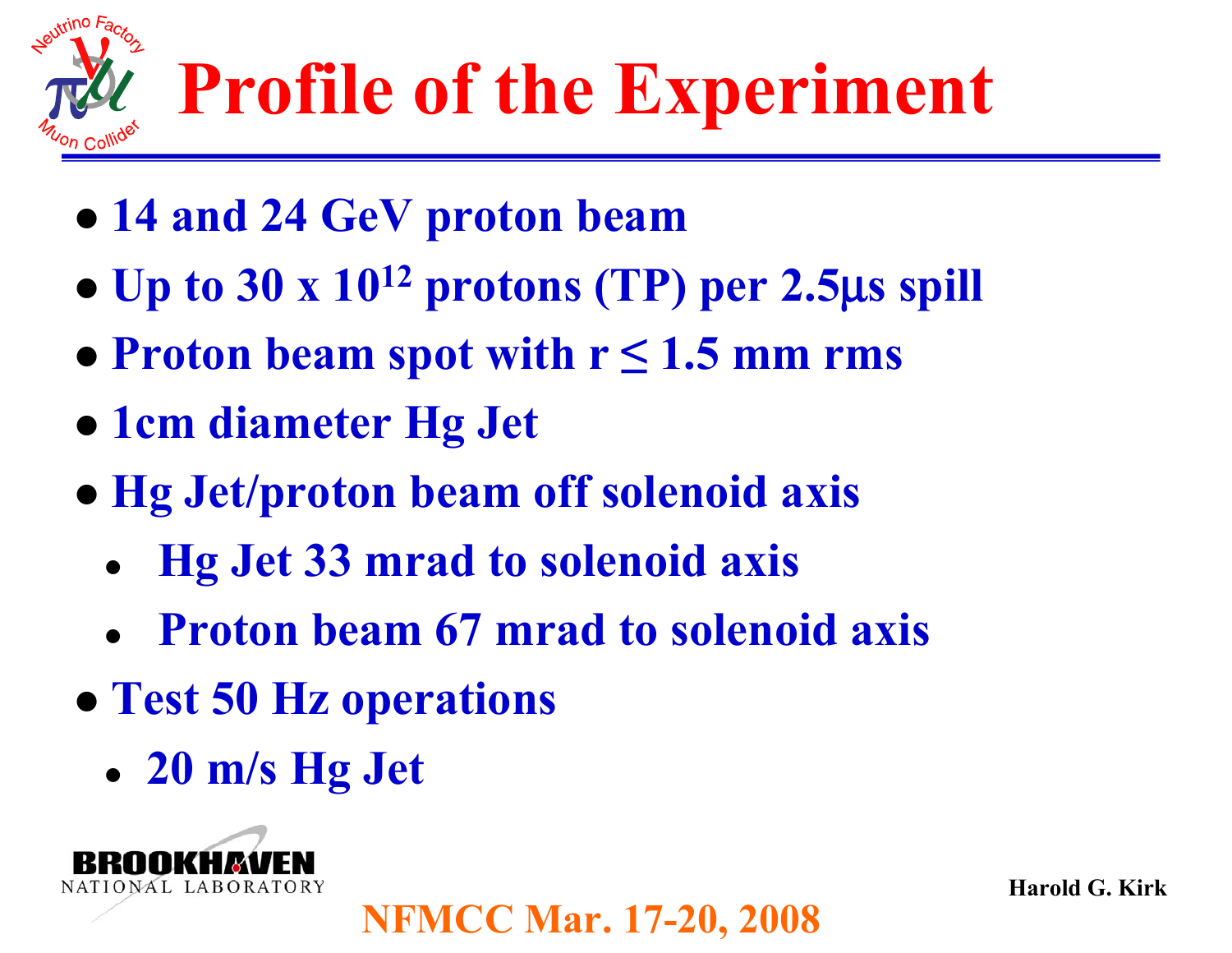

- z **PS was run in a harmonic 4, 8, and 16 mode**
- **Fast extraction can accommodate entire 2.5 μs PS fill.**
- **Full single turn extraction at 24 GeV**
- **Partial/multiple extraction possible at 14 GeV**

z **First Beam on Target October 17 2007**

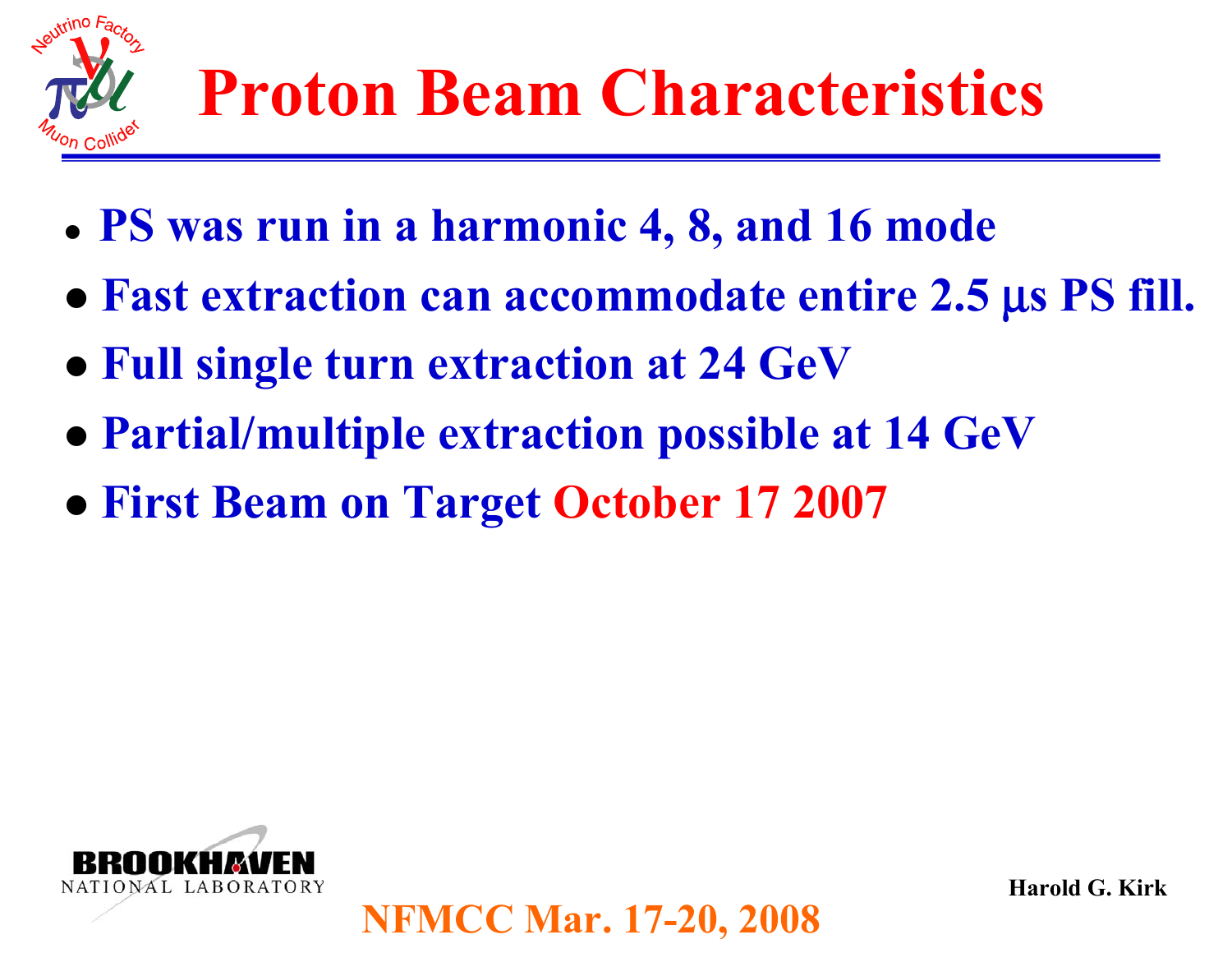

# **MERIT Beam Shots**

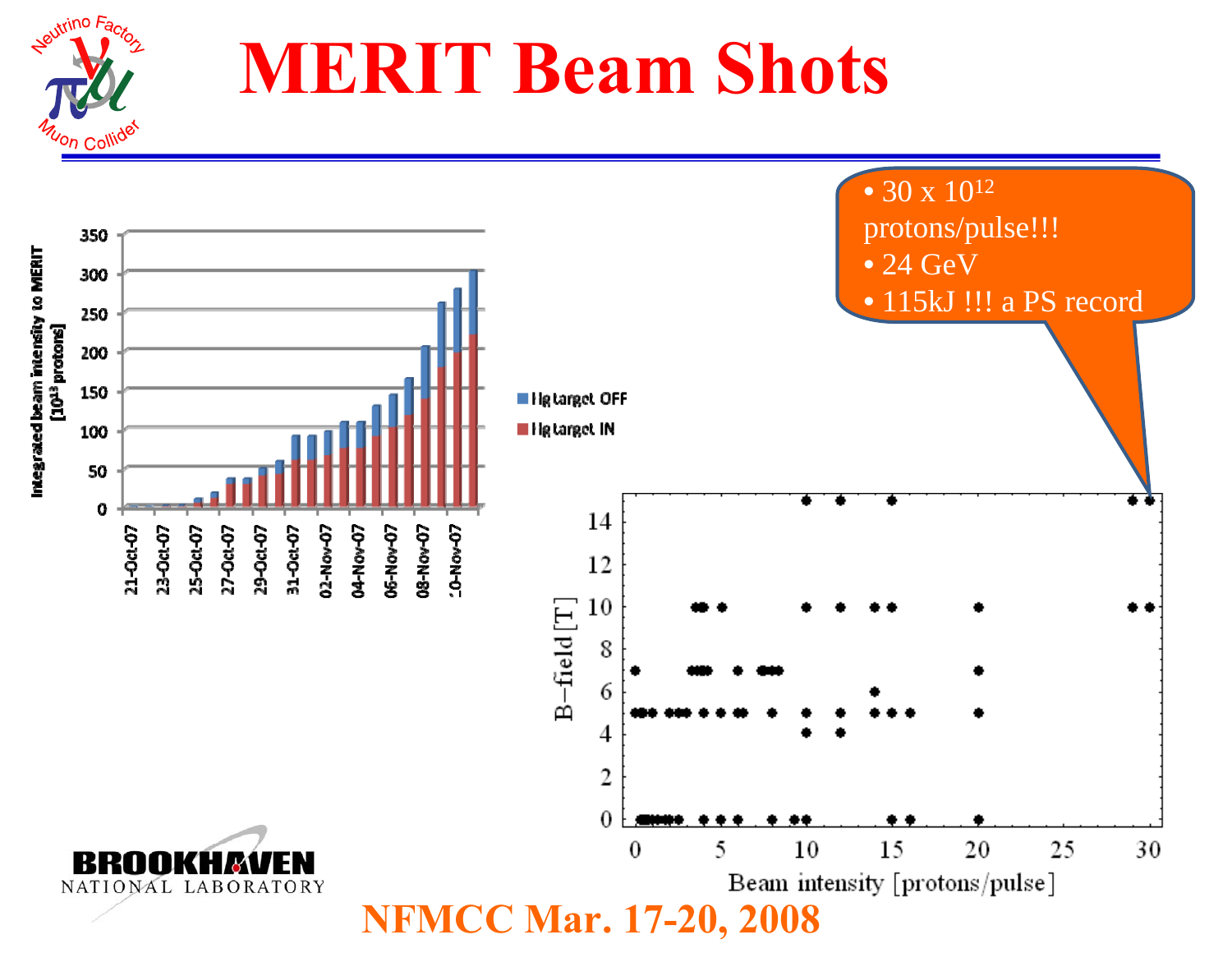

### **A 3TP Pump Pulse and a 1TP Probe Pulse with 1ms delay**

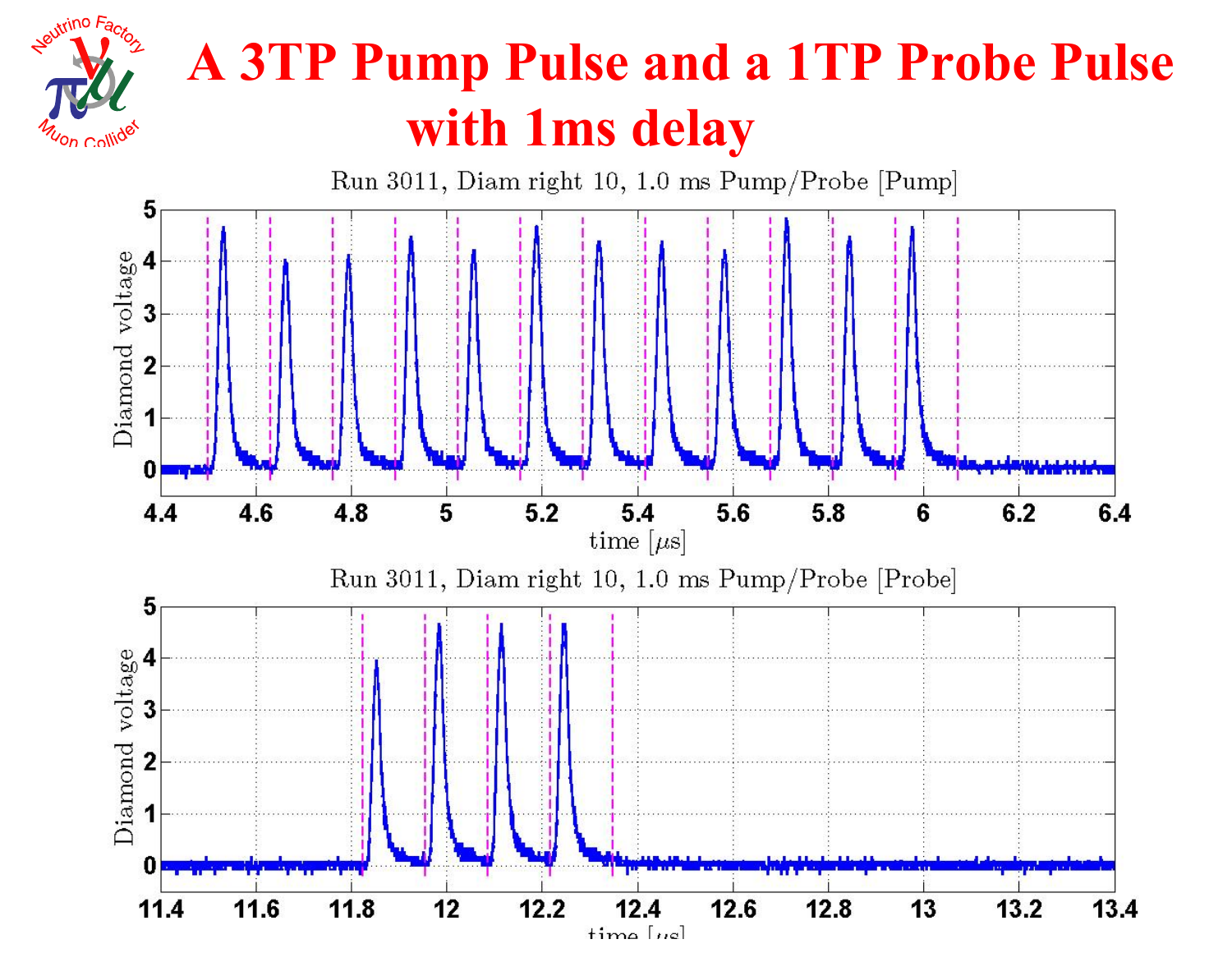

## **15TP 14GeV Proton Beam**



**Oct. 27, 2007 Solenoid Field at 5T**

**Viewport 2**

#### **Beam 5016, Hg 15m/s, 100μs/frame, Total 1.6ms**

**NFMCC Mar. 17-20, 2008**

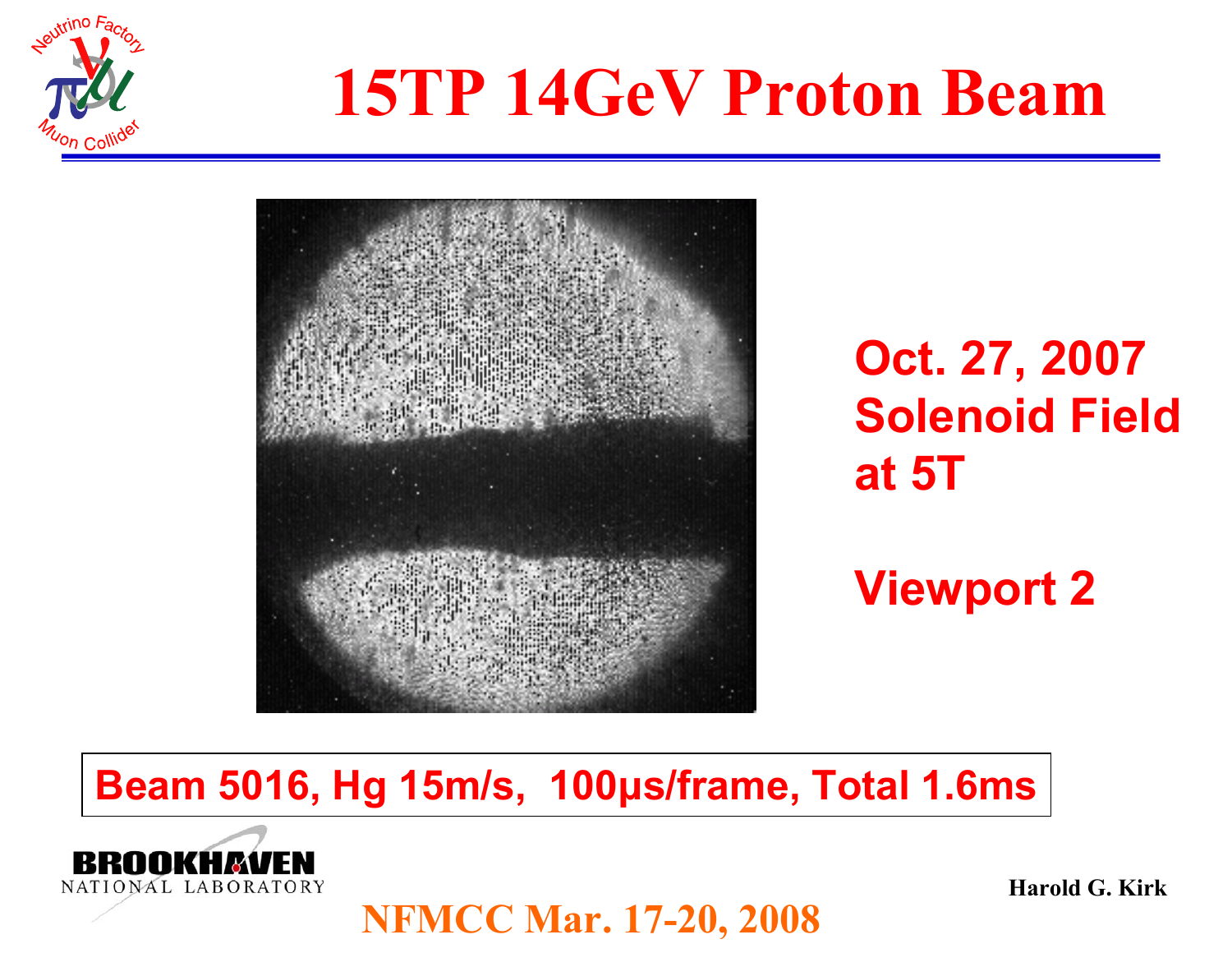

## **Viewport 3: Jet/proton interaction**



- **Shot 16014**• **14 GeV**
- **12x1012 protons/pulse**
- **B-field 10 T**
- **500μs/frame**

1 **cm**

**NFMCC Mar. 17-20, 2008**

#### **Disruption Length =16.5cm**

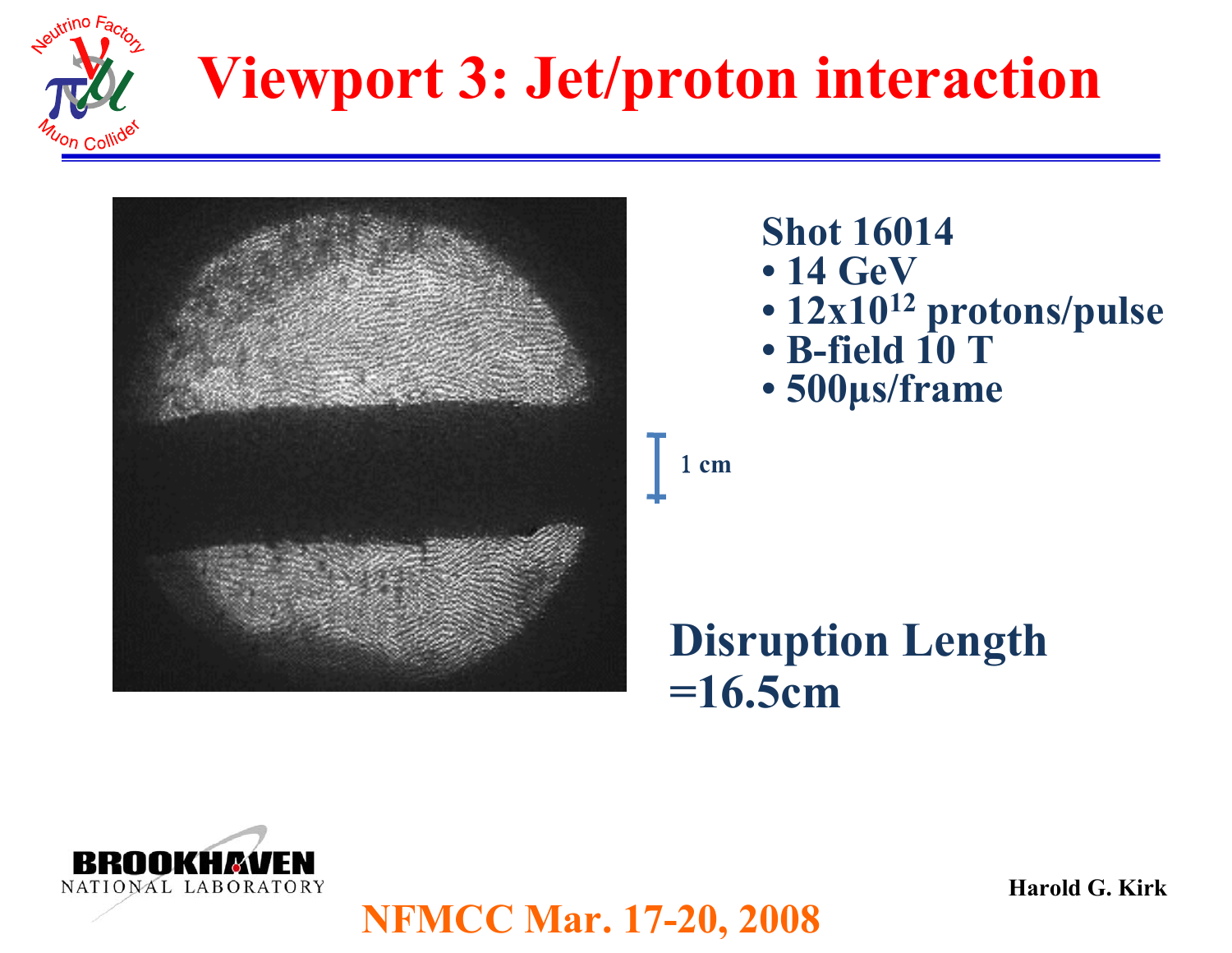



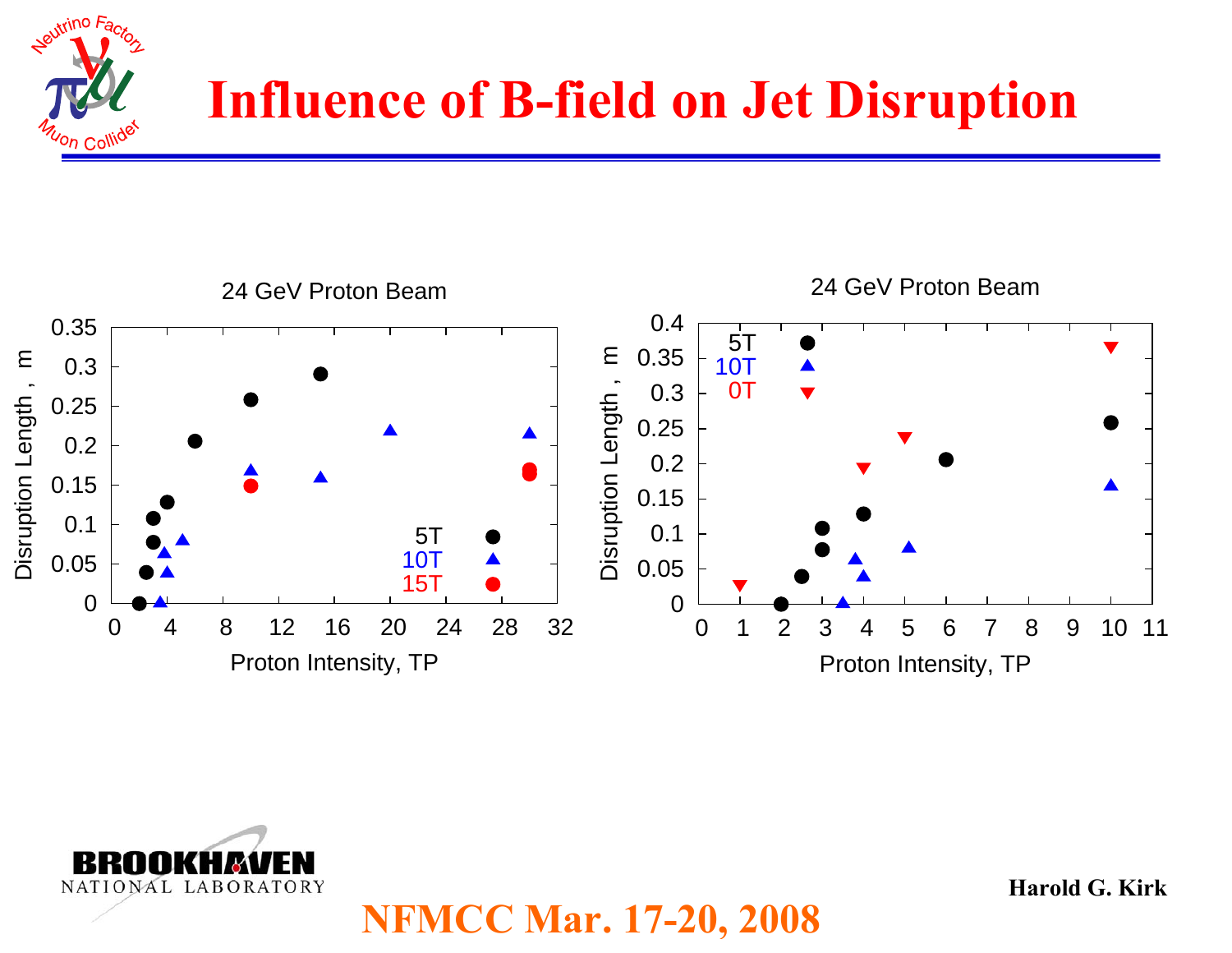

# **The 24 GeV 30TP shot**

**Beam pulse energy = 115kJ B-field = 15TJet Velocity = 20 m/s Disruption Length = 16 cm**

**We will replace 2 interaction lengths (28cm)**

**Then the jet transport time is 28cm/20m/s = 14ms → Rep rate of 70Hz** → **Proton beam power at that rate is 115kJ \*70 = 8MW** 

**NFMCC Mar. 17-20, 2008**

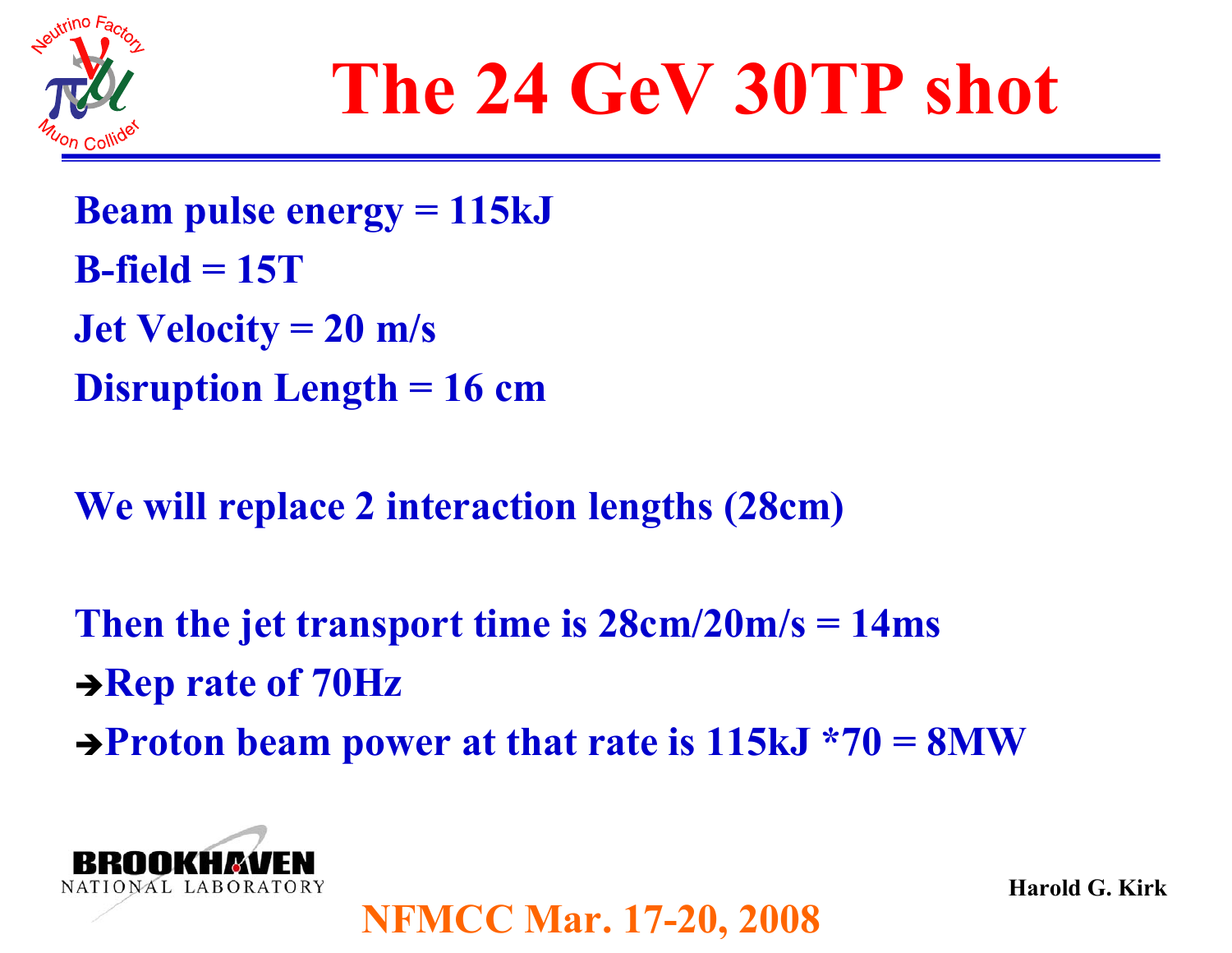

## **4TP + 4TP Delay Study:14 GeV 7T**







**Single Turn Extraction → 0 Delay** 

**4TP Probe extracted on subsequent turn** Î **3.2 μs Delay**

**4TP Probe extracted after 2nd full turn**Î **5.8 μs Delay**

**Target supports 14 GeV 4TP beam at 172kHz rep rate without disruption**

**NFMCC Mar. 17-20, 2008**

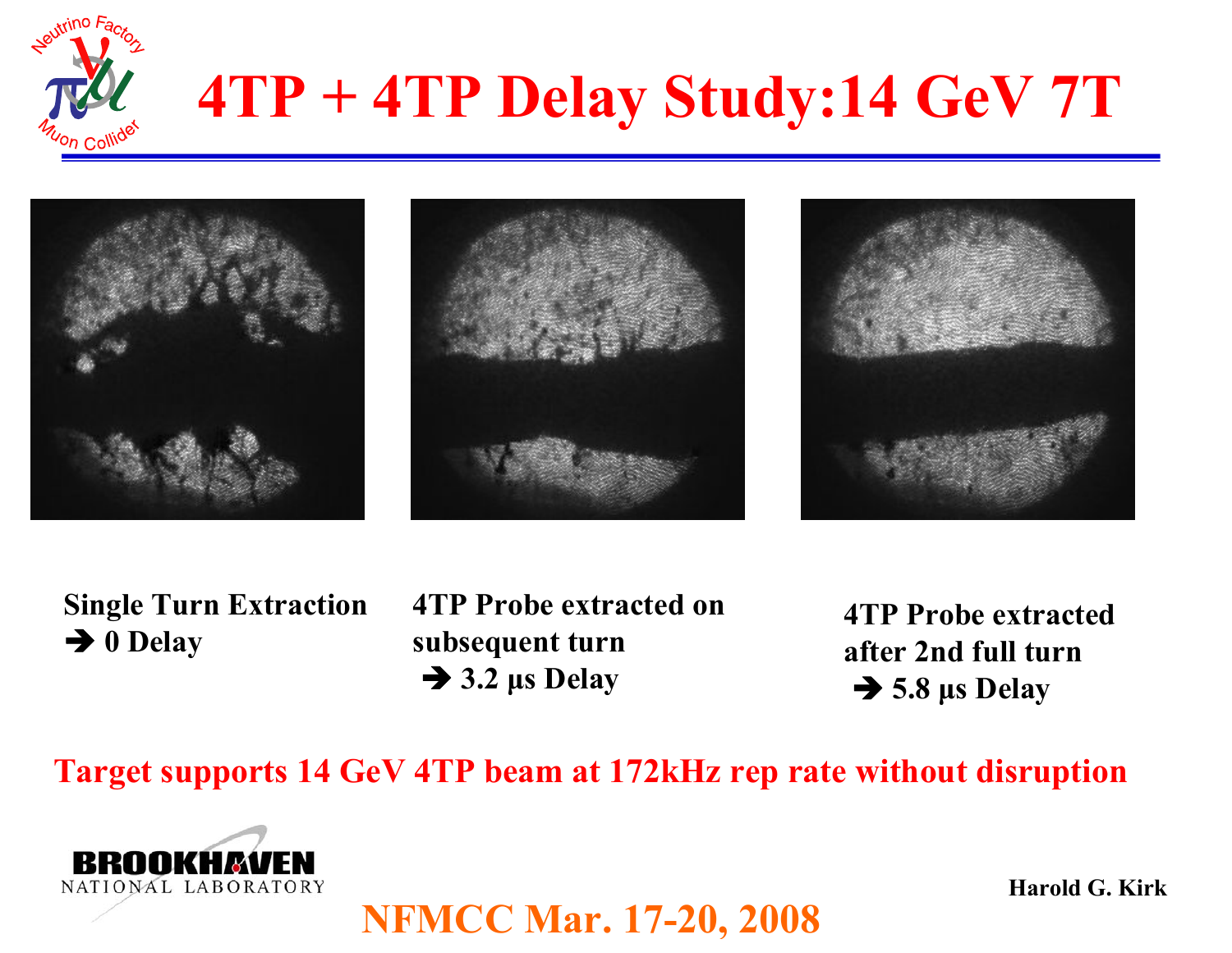

### **Decommissioning**

- z **Optics has been shipped to BNL**
- z **Pulsed Solenoid ready to be removed from TT2a**
- **Hg Injection System** 
	- **Hg removed to shipping vessels**
	- z **200 ml of Hg spilled and cleaned up (floor to be repainted)**
	- z **Hydraulic fluid removed to shipping barrel**
- z **Solenoid and Injection System to be removed from TT2a within next 2 weeks**
- z **Solenoid, Cryo-system, Hg Injection system to be shipped to U.S. January 09**

**NFMCC Mar. 17-20, 2008**

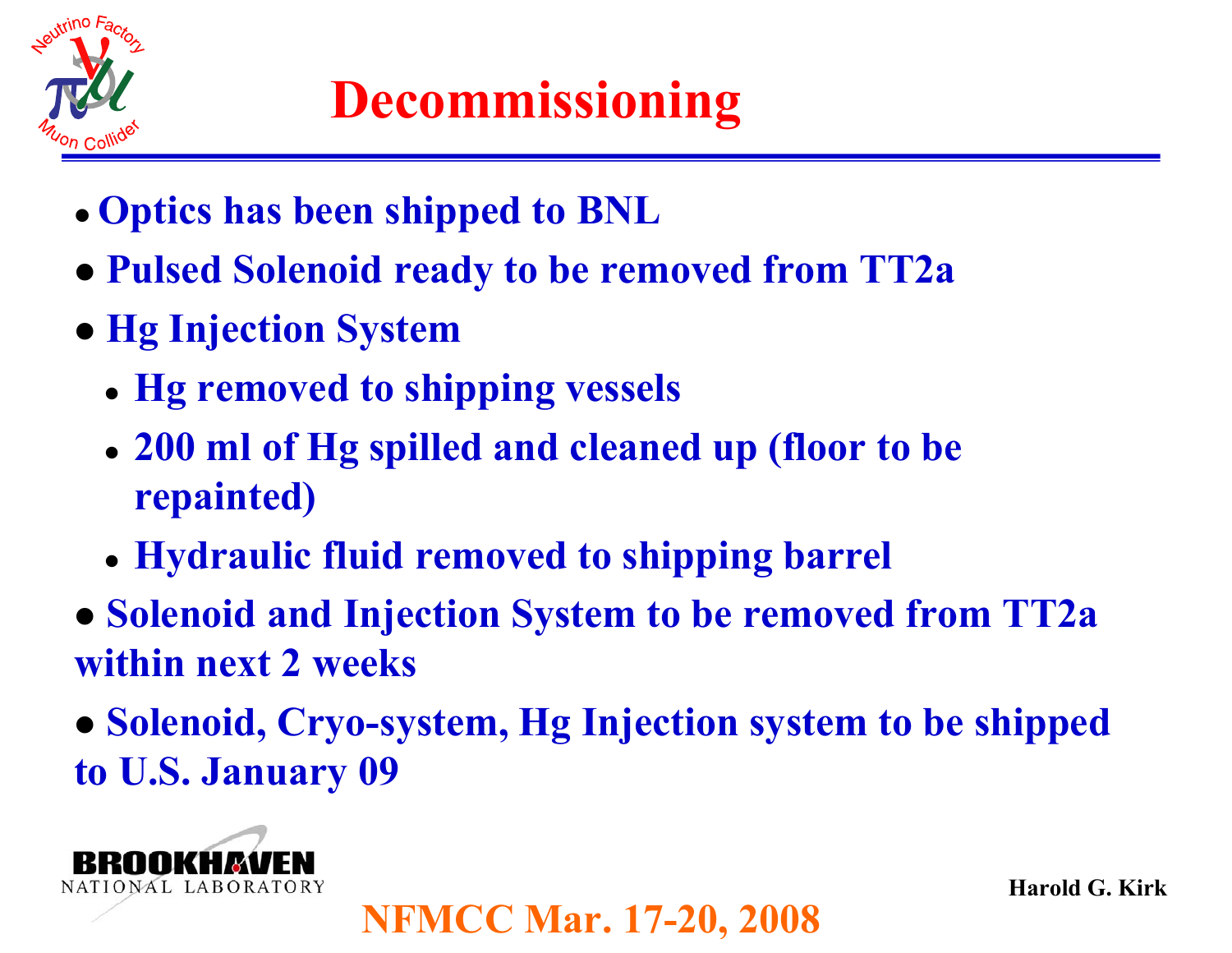

**Disruption threshold based on proton beam characteristics Intensity variations Proton beam harmonic structureDisruption threshold based on solenoid field strength Pump/probe studies 15TP pump + 5TP probe with delays 2 to 700μ<sup>s</sup> 24 GeV pump/probe studies with delays < 2μ<sup>s</sup> Magnetohydrodynamic studies Disruption (filamentation) velocities Quadruple distortions Proton beam spot size analysis**



**NFMCC Mar. 17-20, 2008**